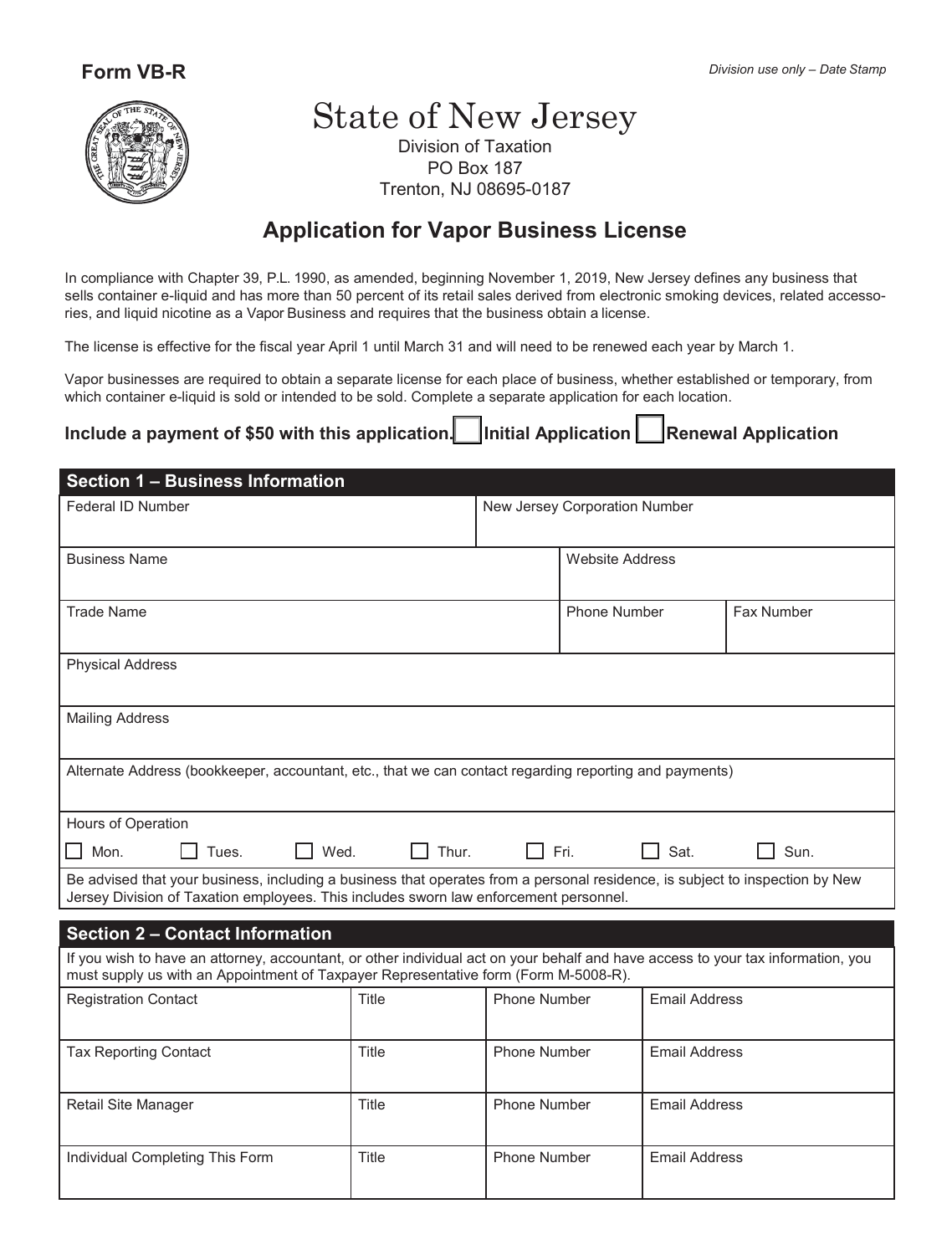| <b>Section 3 - Prior Owner Information</b>                                                                                                                            |                                                                                                                 |                                         |                        |                                                        |                        |                                |                                |  |
|-----------------------------------------------------------------------------------------------------------------------------------------------------------------------|-----------------------------------------------------------------------------------------------------------------|-----------------------------------------|------------------------|--------------------------------------------------------|------------------------|--------------------------------|--------------------------------|--|
| Complete only if you are purchasing an existing business.                                                                                                             |                                                                                                                 |                                         |                        |                                                        |                        |                                |                                |  |
| <b>Former Business Name</b>                                                                                                                                           | <b>Former Trade Name</b>                                                                                        |                                         |                        | Former Phone Number                                    |                        |                                |                                |  |
| <b>Former Business Address</b>                                                                                                                                        | City, State, ZIP Code                                                                                           |                                         |                        |                                                        |                        |                                | Date Ownership Transferred     |  |
| <b>Former Business Mailing Address</b>                                                                                                                                | City, State, ZIP Code                                                                                           |                                         |                        |                                                        |                        |                                | Date Former Business Ended     |  |
| <b>Section 4 - Type of Ownership</b>                                                                                                                                  |                                                                                                                 |                                         |                        |                                                        |                        |                                |                                |  |
| Sole Proprietorship (may include<br>spouse)<br><b>Limited Liability Partnership</b><br>New Jersey Corporation<br>Date of Incorporation:                               | Partnership<br><b>Government Entity</b><br>Out-of-State Corporation<br>State:<br>Date Registered in New Jersey: |                                         |                        | <b>Limited Partnership</b><br>Trust<br>Other (specify) |                        |                                |                                |  |
| <b>Section 5 - Owner Information</b>                                                                                                                                  |                                                                                                                 |                                         |                        |                                                        |                        |                                |                                |  |
| Provide information for a sole proprietor, partners, or principal officers of corporations or limited liability companies (attach rider if necessary).                |                                                                                                                 |                                         |                        |                                                        |                        |                                |                                |  |
| Name (Last, First, M)                                                                                                                                                 |                                                                                                                 |                                         | Title                  |                                                        |                        | <b>Social Security Number</b>  |                                |  |
| Home Address                                                                                                                                                          |                                                                                                                 |                                         |                        | Home Phone Number                                      |                        |                                | <b>Cell Phone Number</b>       |  |
| Name (Last, First, M)                                                                                                                                                 |                                                                                                                 |                                         | Title                  |                                                        |                        | <b>Social Security Number</b>  |                                |  |
| Home Address                                                                                                                                                          |                                                                                                                 |                                         | Home Phone Number      |                                                        |                        | <b>Cell Phone Number</b>       |                                |  |
| Name (Last, First, M)                                                                                                                                                 |                                                                                                                 |                                         | Title                  |                                                        |                        |                                | <b>Social Security Number</b>  |  |
| <b>Home Address</b>                                                                                                                                                   |                                                                                                                 |                                         | Home Phone Number      |                                                        |                        | <b>Cell Phone Number</b>       |                                |  |
| Name (Last, First, M)                                                                                                                                                 |                                                                                                                 |                                         | Title                  |                                                        |                        | <b>Social Security Number</b>  |                                |  |
| Home Address                                                                                                                                                          |                                                                                                                 |                                         | Home Phone Number      |                                                        |                        | <b>Cell Phone Number</b>       |                                |  |
| Section 6 - Relationships With Other Organizations                                                                                                                    |                                                                                                                 |                                         |                        |                                                        |                        |                                |                                |  |
| Provide information for any owner, officer, or employee who operates, manages, or reports for another company that is required to be regis-<br>tered with New Jersey. |                                                                                                                 |                                         |                        |                                                        |                        |                                |                                |  |
| Individual's Name                                                                                                                                                     |                                                                                                                 | Title                                   |                        | Date of Hire                                           |                        |                                | Social Security Number         |  |
| Individual's Home Address                                                                                                                                             |                                                                                                                 | City, State, ZIP Code                   |                        |                                                        |                        |                                |                                |  |
| Name of Affiliated Business                                                                                                                                           |                                                                                                                 | <b>Affiliated Business FID</b><br>Title |                        |                                                        |                        |                                | <b>Effective Date of Title</b> |  |
| <b>Address of Affiliated Business</b>                                                                                                                                 |                                                                                                                 | City, State, ZIP Code                   |                        |                                                        |                        |                                |                                |  |
| Individual's Name                                                                                                                                                     | <b>Title With Applicant</b>                                                                                     |                                         | Date Joining Applicant |                                                        | Social Security Number |                                |                                |  |
| Individual's Home Address                                                                                                                                             |                                                                                                                 | City, State, ZIP Code                   |                        |                                                        |                        |                                |                                |  |
| Name of Business With Which Affiliation Exists                                                                                                                        |                                                                                                                 | <b>Affiliated Business FID</b>          | Title                  |                                                        |                        | <b>Effective Date of Title</b> |                                |  |
| Address of Business With Which Affiliation Exists                                                                                                                     |                                                                                                                 | City, State, ZIP Code                   |                        |                                                        |                        |                                |                                |  |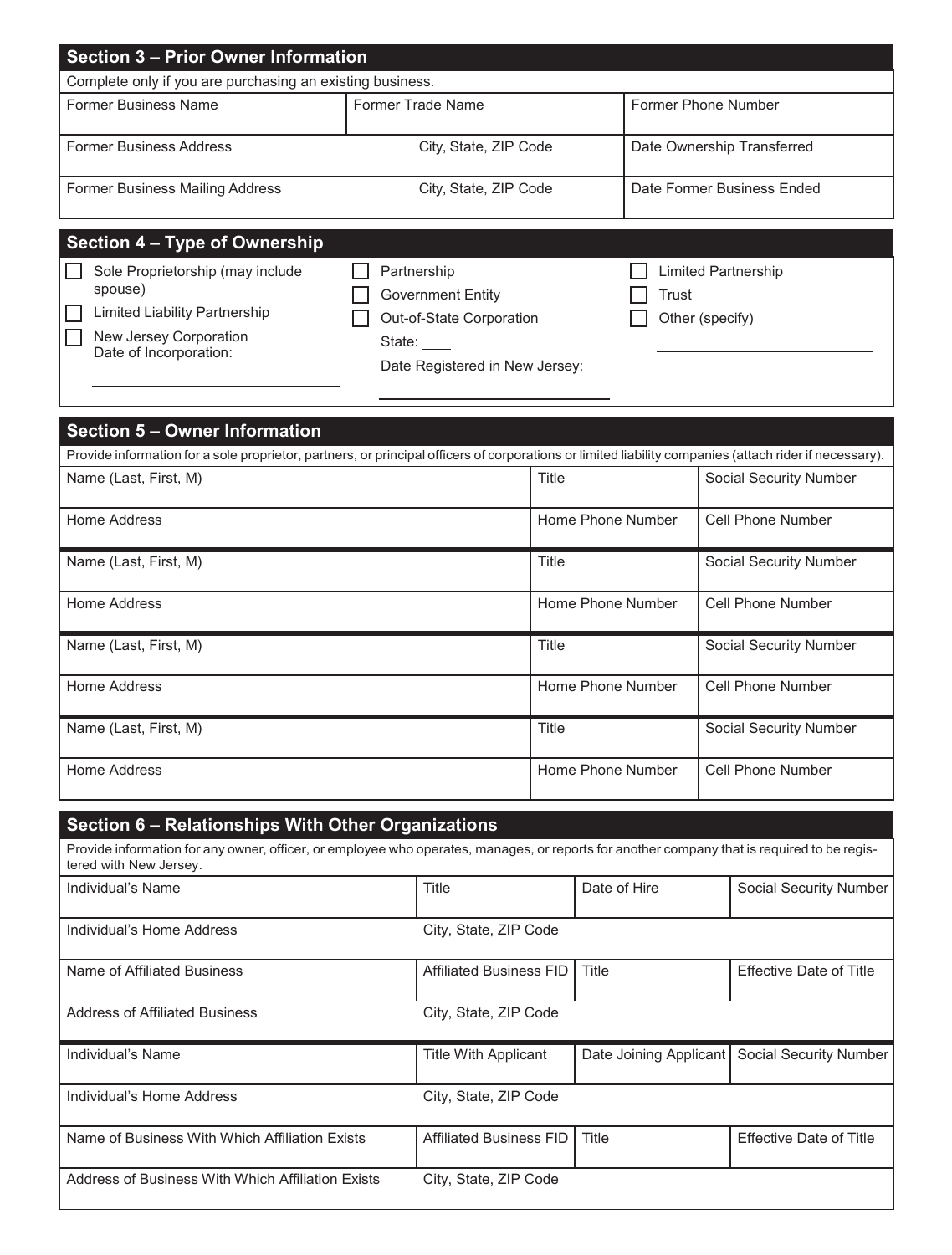| <b>Section 7 - Types of Products</b>                          |                                                            |                                                                  |  |  |  |  |
|---------------------------------------------------------------|------------------------------------------------------------|------------------------------------------------------------------|--|--|--|--|
| Check each type of product you will be selling in New Jersey. |                                                            |                                                                  |  |  |  |  |
| ╙<br>Cigar<br>Cigarillo<br>ILI<br>$\Box$ Dry Snuff            | Little Cigar<br>Electronic Cigarette<br><b>Moist Snuff</b> | Pipe Tobacco<br>Single-Dose Smokeless Tobacco<br>Smoking Tobacco |  |  |  |  |
| Container E-Liquid<br>IN                                      | <b>Liquid Nicotine</b>                                     | <b>RYO</b>                                                       |  |  |  |  |
| Other Tobacco Products - List Products:                       |                                                            |                                                                  |  |  |  |  |

#### **Section 8 – Business Activity - Vendors**

Provide the name and address of your container e-liquid vendor(s) (attach rider if necessary).

You must notify the Division within 30 days of any changes made to this application after it is submitted, or after a license has been issued. If you do not notify us, we may reject, suspend, or revoke your license. We may also reject or revoke your license if you make any misrepresentations in this application.

If your business purchases untaxed tobacco and vapor products **other than container e-liquid**, you must also complete a Tobacco and Vapor Products Registration form (Form TPT-R).

#### **Section 9 – Authorizing Signature**

I am aware that the information contained in this application is subject to reporting to and auditing by the Division of Taxation of the New Jersey Department of the Treasury.

Under penalty of perjury, my signature affirms all of the following:

- I certify that my business sells container e-liquid and that more than 50 percent of the business retail sales are derived from electronic smoking devices, related accessories, and liquid nicotine.
- The information provided in this application, including all attachments, is accurate and complete to the best of my knowledge.

We will deny this application if any section is inaccurate or incomplete.

| $\sim$<br>Signature<br>. . | Title | Name<br>rinter | $\sim$<br>Sianer.<br>Date<br>ີ<br>$\sim$ |
|----------------------------|-------|----------------|------------------------------------------|
|                            |       |                |                                          |

I certify on behalf of the applicant, and under penalty of perjury, that the information contained in this application is true and correct to the best of my knowledge and belief.

| Sworn to before me on this | dav of | חכ | Stateı.<br>Mame of<br>City. |
|----------------------------|--------|----|-----------------------------|
|----------------------------|--------|----|-----------------------------|

Notary Public